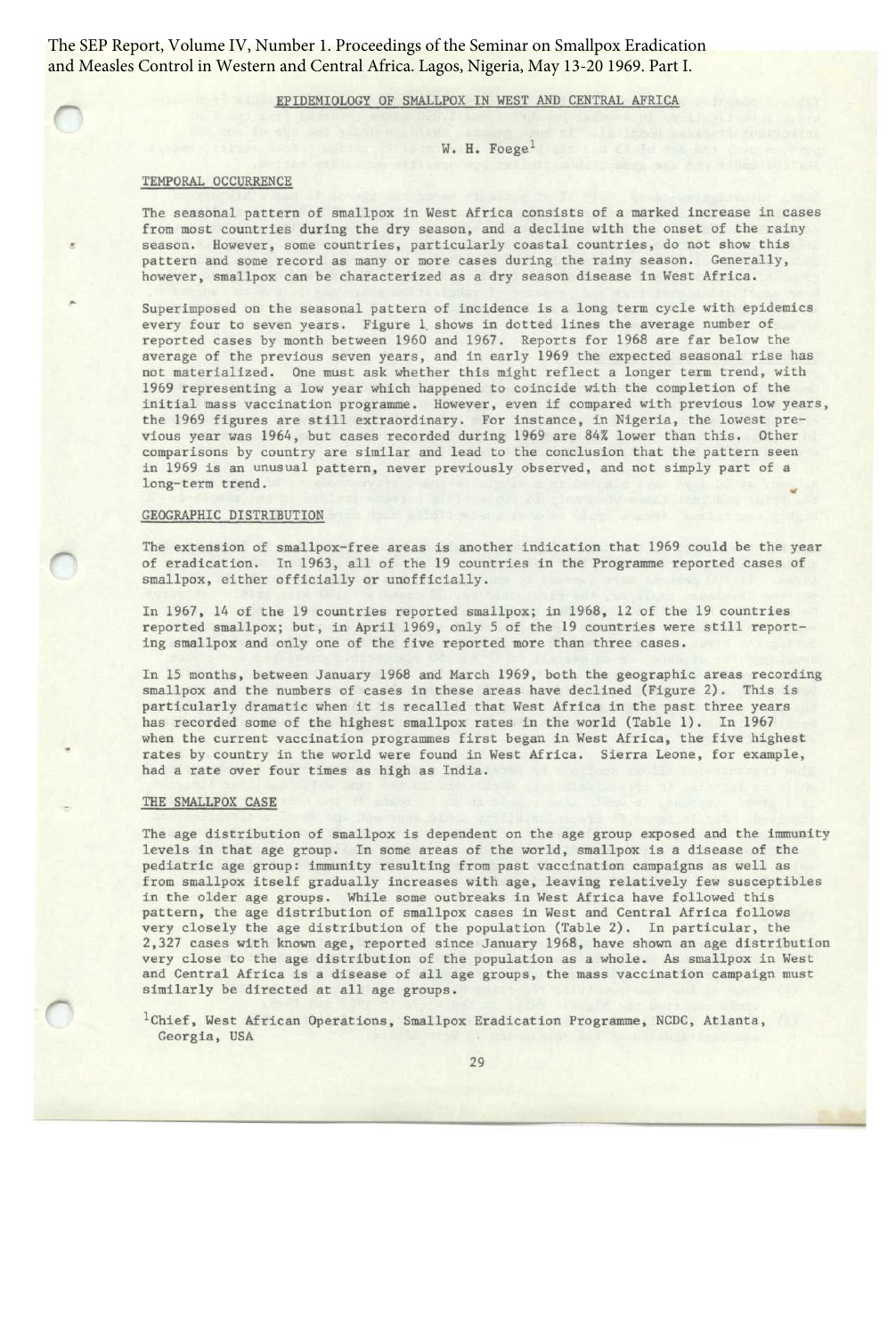Table 3 compares smallpox mortality ratios by age groups in 1,118 patients from outbreak investigations in several countries and 1,090 cases reported from the Kano Infectious Diseases Hospital. In both groups, children under the age of one and persons over the age of 45 had the highest case fatality ratios. Both series, except for the under one age group, show similar age specific mortality ratios.

Among investigated cases, only 4% of patients under the age of 14 had a history of smallpox vaccination, but over the age of 45, over 50% gave a history of smallpox vaccination (Table 4). The percentage of cases who had a vaccination scar was considerably lower than the proportion who gave a history of vaccination. Among 124 cases under the age of 14 who were examined, 2 (1 .6%) had scars, while among the entire group of examined cases only 6 of 185 (3 .2%) had scars . The marked discrepency between vaccination histories and presence of vaccination scars may be due to confusion in referring to other injections as "vaccinations", or it may reflect the known use of much impotent vaccine in the past.

#### SPEED OF TRANSMISSION OF SMALLPOX

One of the important observations in the present programme is that smallpox spreads with much more difficulty than previously appreciated. In table 5, several instances are cited in which over 50 days elapsed from the onset of symptoms in the first case in a compound to the onset of symptoms in the last case in the same compound even when only 4 or 5 susceptible persons resided there.

As many as 80 days have elapsed in a single compound between onsets of symptoms in the first and last cases when only 15 susceptible persons resided in the compound. A highly contagious disease would exhaust susceptibles much more rapidly.

Another indication of the difficulty which smallpox has in spreading is found in the susceptible exposure index. This rate relates cases of smallpox to number of exposures. If 100 persons were exposed to smallpox and one generation later all 100 persons developed smallpox, the rate would be 100 cases per 100 susceptible exposures. On the other hand, if 50 developed smallpox after one exposure and 50 more during the second generation of cases the total number of susceptible exposures would be 100 during the first generation and 50 during the second generation (50 already having developed the disease) or an overall total of 150 susceptible exposures among whom there were 100 cases - a rate of 100/150 or 66.7%. Examples cited in Table 5 show between 26 and 44 cases of smallpox per 100 susceptible exposures. For comparison, the rate would be approximately 80 cases per 100 susceptible exposures for measles. Smallpox is not a highly contagious disease but rather a disease which spreads with some difficulty.

Slow transmission allows smallpox to persist in a single compound for a long period while an increase in transmissibility would shorten the time which smallpox lingered in a given compound, it would also result in an increase in the number of compounds involved. Any increase in transmissibility would approach the measles situation and would make eradication more difficult . The finding of slow transmission is not only an indication of the inherent difficulty experienced by smallpox in maintaining itself, but it is also an asset to the Programme since it makes control of outbreaks feasible before they reach large proportions.

### Summary:

- (1) The decrease in reported smallpox cases in West and Central Africa far exceeds that which would be expected from long-term trends and it is associated with a decrease in the geographic areas involved.
- (2) Some of the same countries reporting no smallpox in the past several weeks reported the highest rates in the world in 1967 and 1968.
- (3) The age distribution of smallpox in West Africa is similar to the age distribution of the population in West Africa.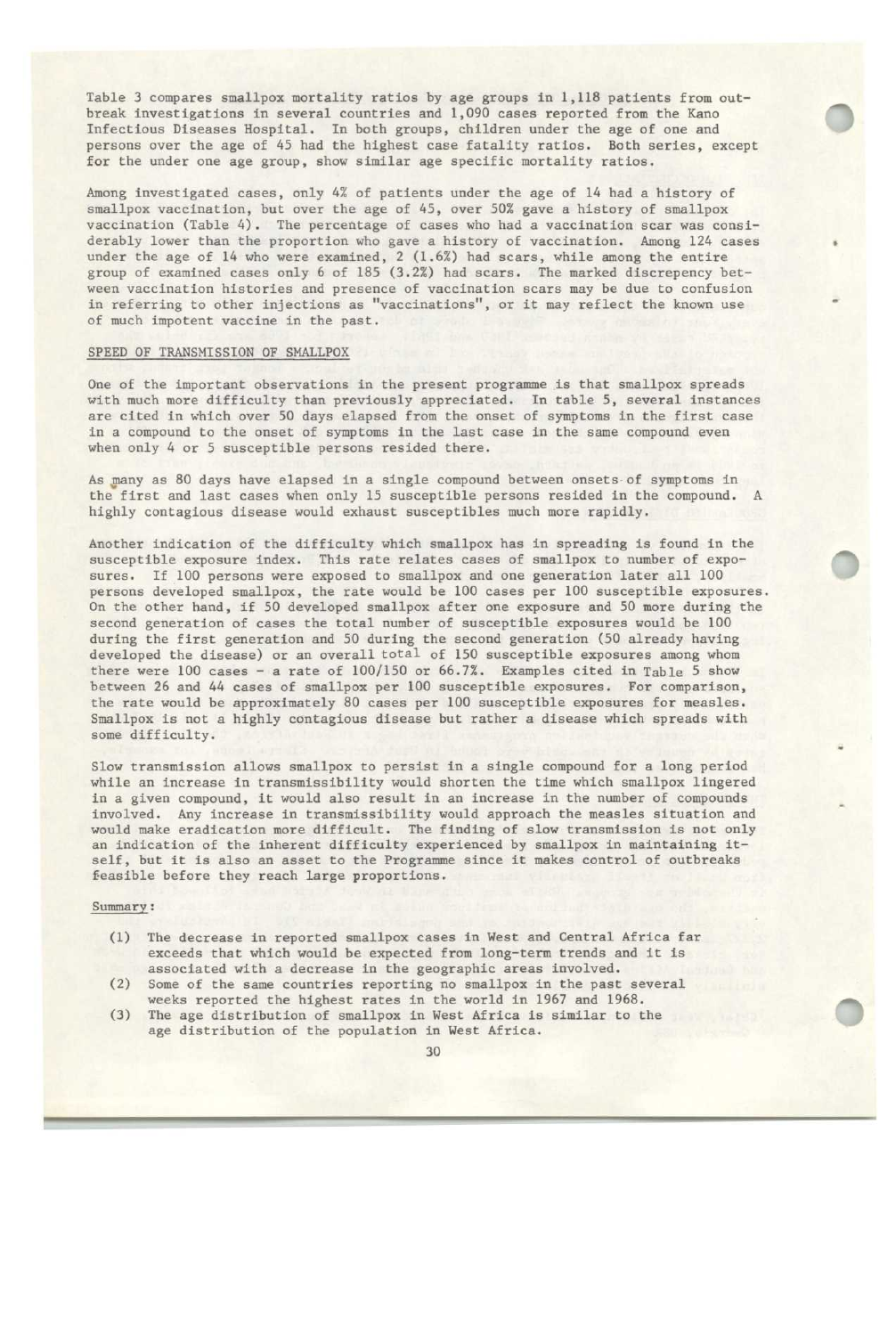- (4) Mortality rates are highest in the under 1 and the over 45 age group.
- (5) Vaccination scars are rarely seen in smallpox cases under 15 years of age.
- (6) Only 3 .2% of smallpox cases examined had evidence of a past vaccination scar.
- (7) Smallpox spreads with great difficulty and this in turn is a definite asset in achieving eradication.

World's 12 Highest smallpox incidence rates by country (per 100,000 population) 1966, 1967, 1968

|      | 1966              |      | 1967          |      | 1968          |
|------|-------------------|------|---------------|------|---------------|
| Rate | Country           | Rate | Country       | Rate | Country       |
| 64.2 | French Somaliland | 68.3 | Sierra Leone  | 45.4 | Sierra Leone  |
| 35.4 | Niger             | 40.2 | Guinea        | 41.7 | Togo          |
| 23.0 | Dahomey           | 32.1 | Dahomey       | 23.2 | Congo, D.R.   |
| 13.1 | Sierra Leone      | 31.7 | Niger         | 18.2 | Niger         |
| 13.0 | Burundi           | 17.3 | Togo          | 14.5 | Dahomey       |
| 12.5 | Congo. D.R.       | 15.3 | India         | 13.3 | Indonesia     |
| 12.4 | Togo              | 13.4 | Tanzania      | 9.9  | Pakistan      |
| 11.1 | Indonesia         | 11.7 | Indonesia     | 8.6  | Guinea        |
| 10.1 | Swaziland         | 10.4 | Pakistan      | 8.1  | Burundi       |
| 8.7  | Nigeria           | 9.0  | Congo D.R.    | 4.8  | India         |
| 8.0  | Uganda            | 7.8  | Nigeria       | 3.7  | Tanzania      |
| 6.8  | India             | 5.1  | <b>Brazil</b> | 3.7  | <b>Brazil</b> |

Countries of West and Central Africa are underlined.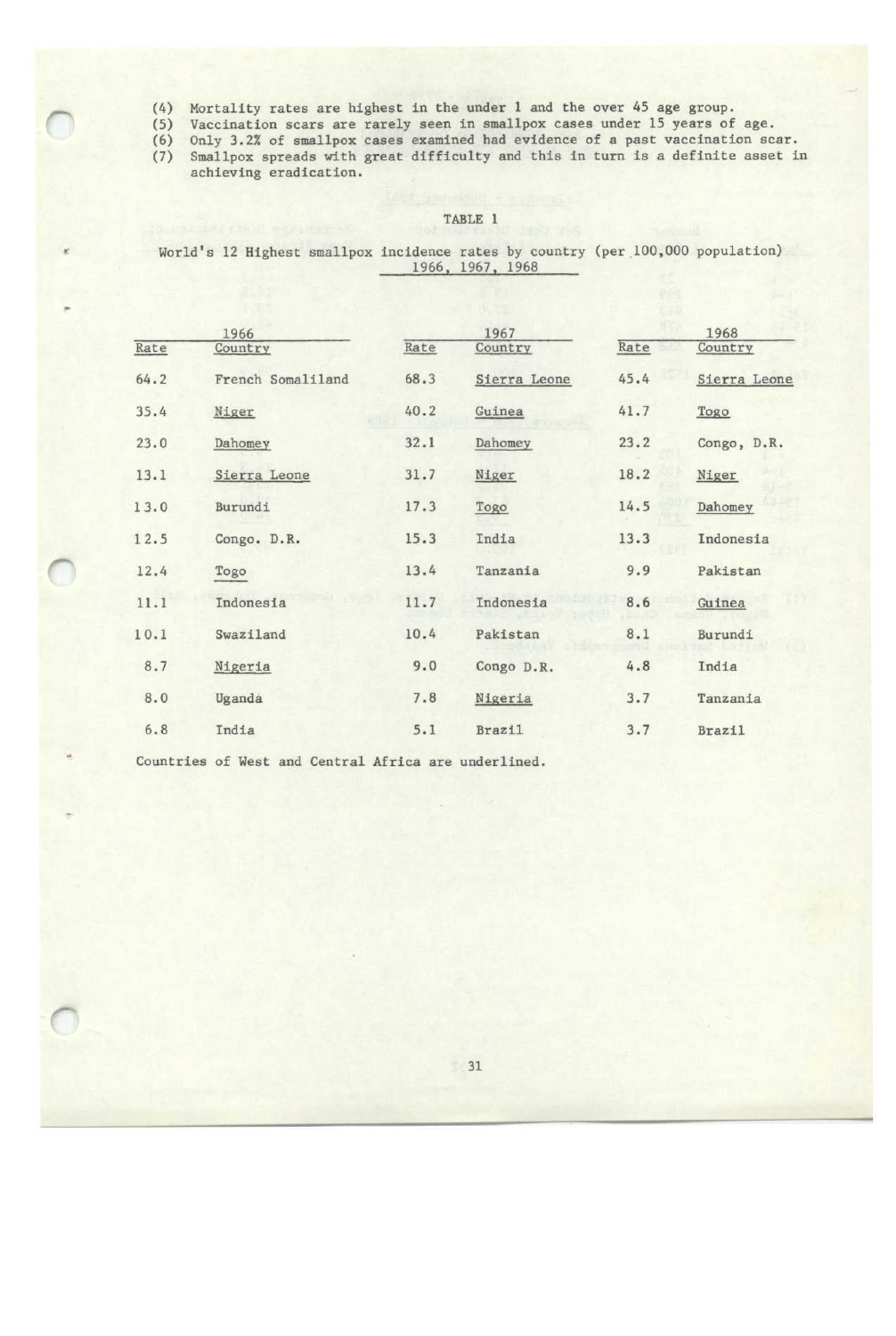### AGE DISTRIBUTION OF SMALLPDX CASES IN WEST AND CENTRAL AFRICA \*\*\*

## January - December 1967

| Age       | Number<br>of Cases | Per Cent Distribution<br>of Cases | Percentage Distribution of<br>West African Population <sup>(2)</sup> |
|-----------|--------------------|-----------------------------------|----------------------------------------------------------------------|
| < 1       | 23                 | 1.5                               | 4.3                                                                  |
| $1 - 4$   | 299                | 19.6                              | 14.5                                                                 |
| $5 - 14$  | 413                | 27.0                              | 25.1                                                                 |
| $15 - 44$ | 678                | 44.4                              | 42.0                                                                 |
| $45+$     | 115                | 7.5                               | 14.0                                                                 |
| Total     | 1528               | 100.0                             | 99.9                                                                 |

## January 1968 - February 1969

| < 1       | 103  | 4.4   | 4.3  |
|-----------|------|-------|------|
| $1 - 4$   | 405  | 17.4  | 14.5 |
| $5 - 14$  | 593  | 25.5  | 25.1 |
| $15 - 44$ | 1006 | 43.2  | 42.0 |
| $45+$     | 220  | 9.5   | 14.0 |
| Total     | 2327 | 100.0 | 99.9 |
|           |      |       |      |

(1) Reported from investigations in Nigeria, Guinea, Togo, Cameroon, Dahomey, Mali, Niger, Ghana, Chad, Upper Volta, Sierra Leone.

(2) United Nations Demographic Yearbook .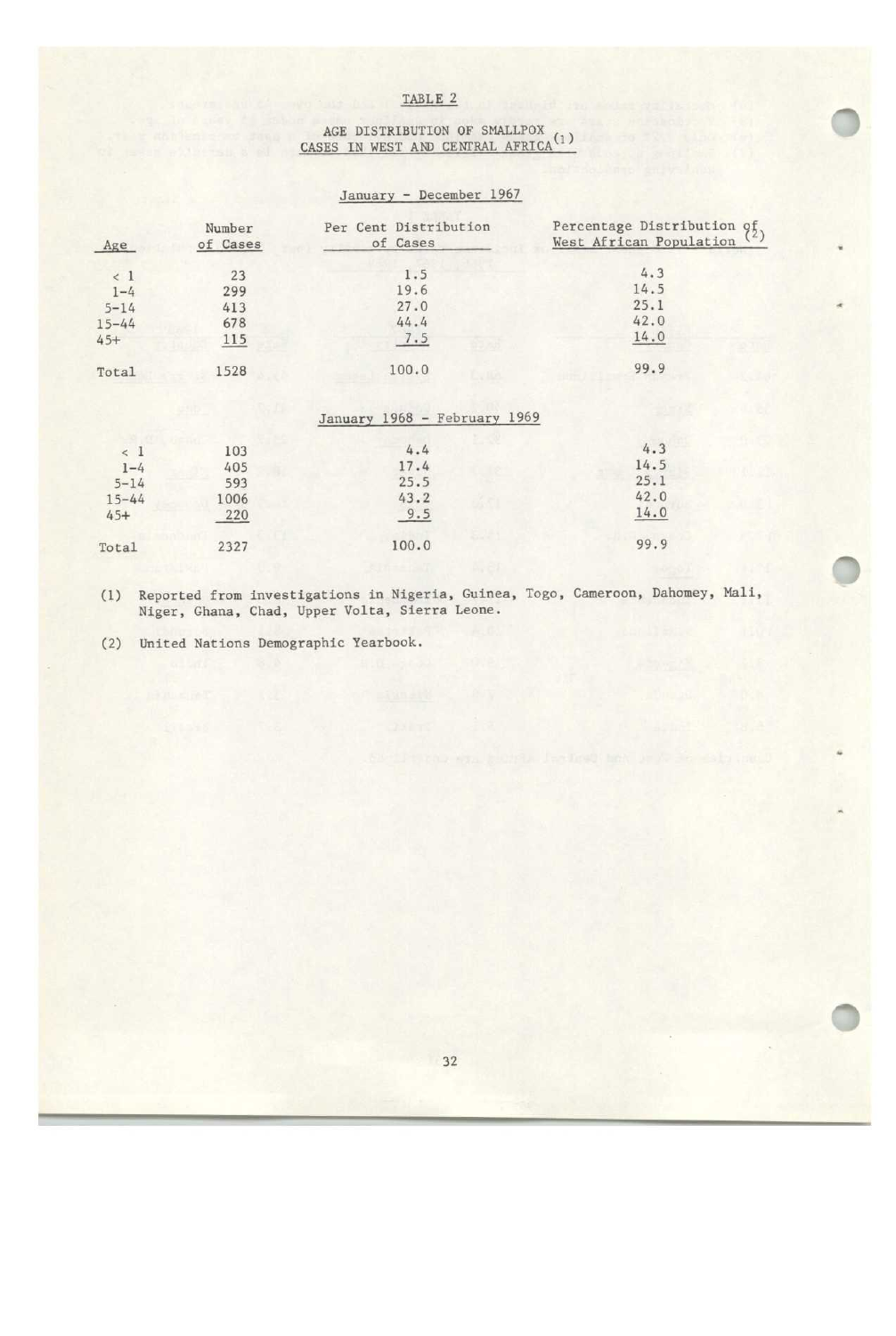## SMALLPOX MORTALITY BY AGE GROUP WEST AND CENTRAL AFRICA

| A.        | Outbreak Investigations Conducted in Cameroon, Dahomey, Ghana, Mali, Niger,<br>Nigeria, Sierra Leone, and Togo. |        |                       |                     |
|-----------|-----------------------------------------------------------------------------------------------------------------|--------|-----------------------|---------------------|
|           |                                                                                                                 |        | as and you you double |                     |
| Age       | Cases                                                                                                           | Deaths |                       | Case Fatality Ratio |
| < 1       | 33                                                                                                              | 15     |                       | 45.4                |
| $1 - 4$   | 228                                                                                                             | 20     | 記さだ                   | 8.7                 |
| $5 - 14$  | 290                                                                                                             | 20     | <b>BEE</b>            | 6.9                 |
| $15 - 44$ | 392                                                                                                             | 89     |                       | 22.7                |
| $45+$     | 92                                                                                                              | 29     |                       | 31.5                |
| TOTAL     | 1118                                                                                                            | 173    |                       | 15.5                |

B. Kano IDH Hospital - 1,090 Consecutive Admissions - Reported 1968.

| Age       | Cases | Deaths   | Case Fatality Ratio |
|-----------|-------|----------|---------------------|
| $\leq 1$  | 69    | 15<br>R. | 21.7                |
| $1 - 4$   | 189   | 28       | 14.8                |
| $5 - 14$  | 204   | 18       | 8.8                 |
| $15 - 44$ | 319   | 64       | 20.1                |
| $45+$     | 11    | 4        | 36.4                |
| Total     | 1090  | 129      | 11.8                |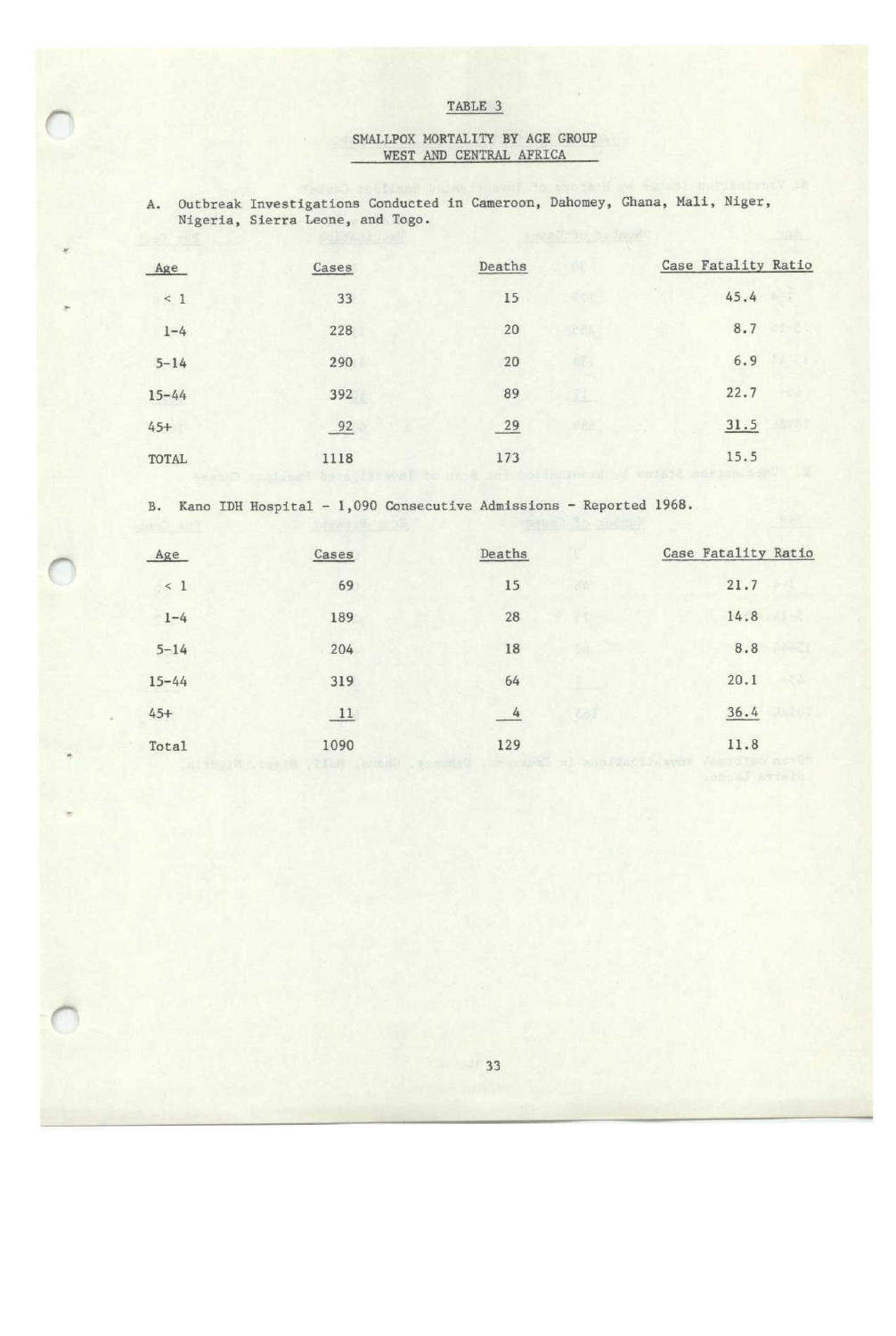|  |  | TABLE 4 |
|--|--|---------|
|  |  |         |

# VACCINATION STATUS OF SMALLPOX CASES

| Age       | Number of Cases | History of<br>Vaccination | Per Cent |
|-----------|-----------------|---------------------------|----------|
| <1        | 30              | $1 -$                     | 3.3      |
| $1 - 4$   | 179             | 5                         | 2.8      |
| $5 - 14$  | 255             | 11                        | 4.3      |
| $15 - 44$ | 158             | 41                        | 25.9     |
| $45+$     | 17              | 10                        | 58.8     |
| TOTAL     | 639             | 68                        | 10.6     |

A. Vaccination Status by History of Investigated Smallpox Cases\*

B. Vaccination Status by Examination for Scar of Investigated Smallpox Cases\*

| Age       |                   | Number of Cases |     | Scar Present     | Per Cent       |
|-----------|-------------------|-----------------|-----|------------------|----------------|
| <1        | <b>PACE MARKS</b> | 3               |     | $\mathbf{0}$     | $\mathbf{0}$   |
| $1 - 4$   |                   | 46              |     | $\boldsymbol{0}$ | $\bf 0$        |
| $5 - 14$  |                   | 75              | AM. | $\overline{2}$   | 2.7            |
| $15 - 44$ |                   | 60              |     | 4                | 6.7            |
| $45+$     |                   |                 |     | $\overline{0}$   | $\overline{0}$ |
| TOTAL     |                   | 185             |     | 6                | 3.2            |

\*From outbreak investigations in Cameroon, Dahomey, Ghana, Mali, Niger, Nigeria, Sierra Leone .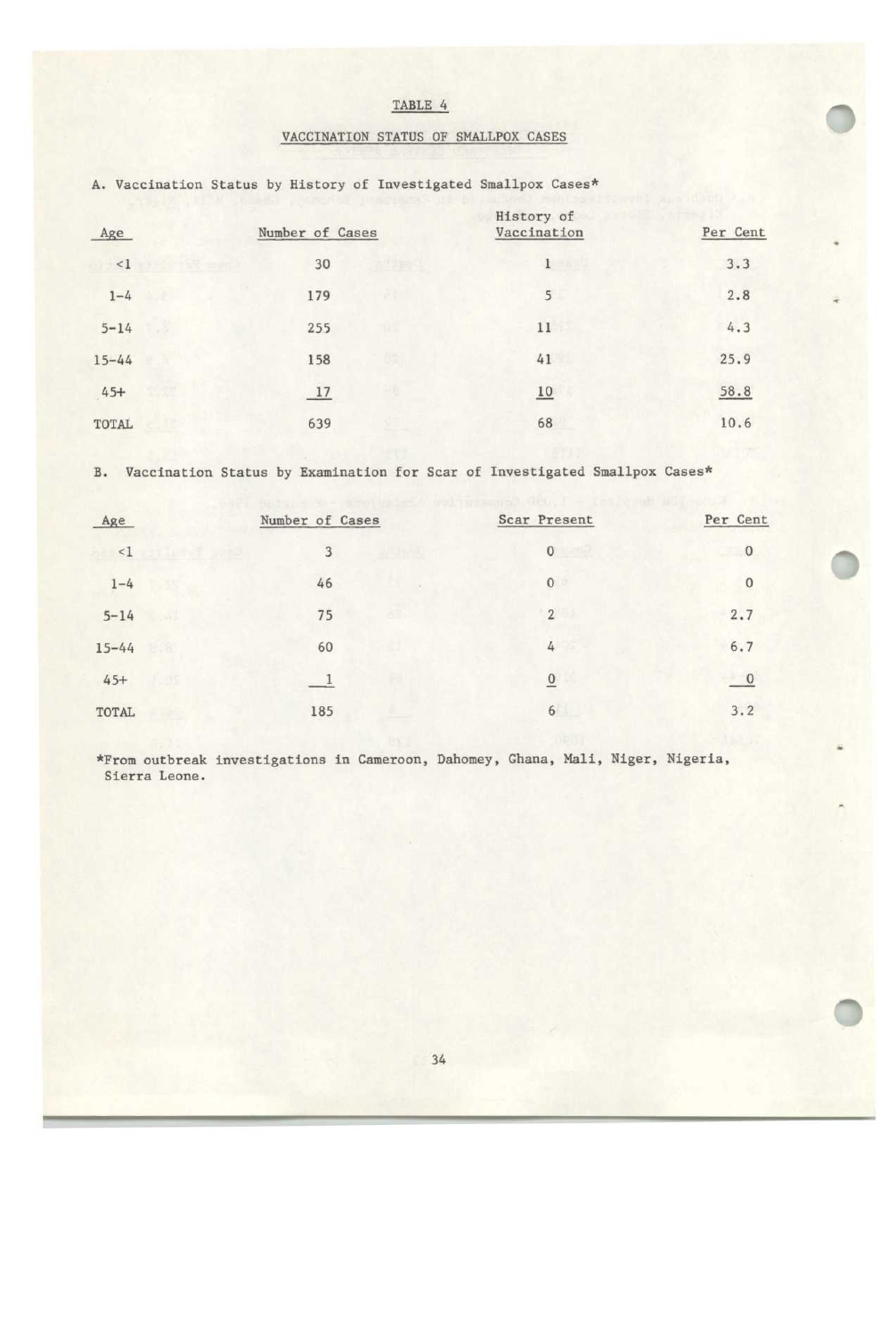### EXAMPLES OF SLOW SMALLPOX TRANSMISSION WITHIN A SINGLE COMPOUND

| Source                | Contacts in<br>Addition to<br>Index Case | Contacts Without<br>History of Vacc.                  | Interval Between<br>Onset of Symptoms<br>in Index Case<br>and Onset of Symptoms<br>in last Compound Case |
|-----------------------|------------------------------------------|-------------------------------------------------------|----------------------------------------------------------------------------------------------------------|
| Nigeria (Abakaliki)   | 21                                       | 4                                                     | 31 days                                                                                                  |
| Nigeria (Abakaliki)   | 32                                       | 14                                                    | 47 days                                                                                                  |
| Nigeria (Abakaliki)   | 14                                       | 5                                                     | 51 days                                                                                                  |
| Cameroon (N'Game)     |                                          | 4                                                     | Approx. 53 days                                                                                          |
| Nigeria (Adepe-Ipiga) | 30                                       | 27                                                    | Approx. 60 days                                                                                          |
| Nigeria (Gerere)      | 24                                       | 15                                                    | Approx. 80 days                                                                                          |
|                       |                                          | Smallpox Cases as Related<br>to Susceptible Exposures |                                                                                                          |
| Source                | Smallpox Cases                           | Susceptible<br>Exposures                              | Cases per 100<br>Susceptible Exposure                                                                    |
| Nigeria (Abakaliki)   | 12                                       | 27                                                    | 44.4                                                                                                     |
| Cameroon (N'Game)     | 4                                        | 10                                                    | 40.0                                                                                                     |

Nigeria (Gerere) 12 45 26.2